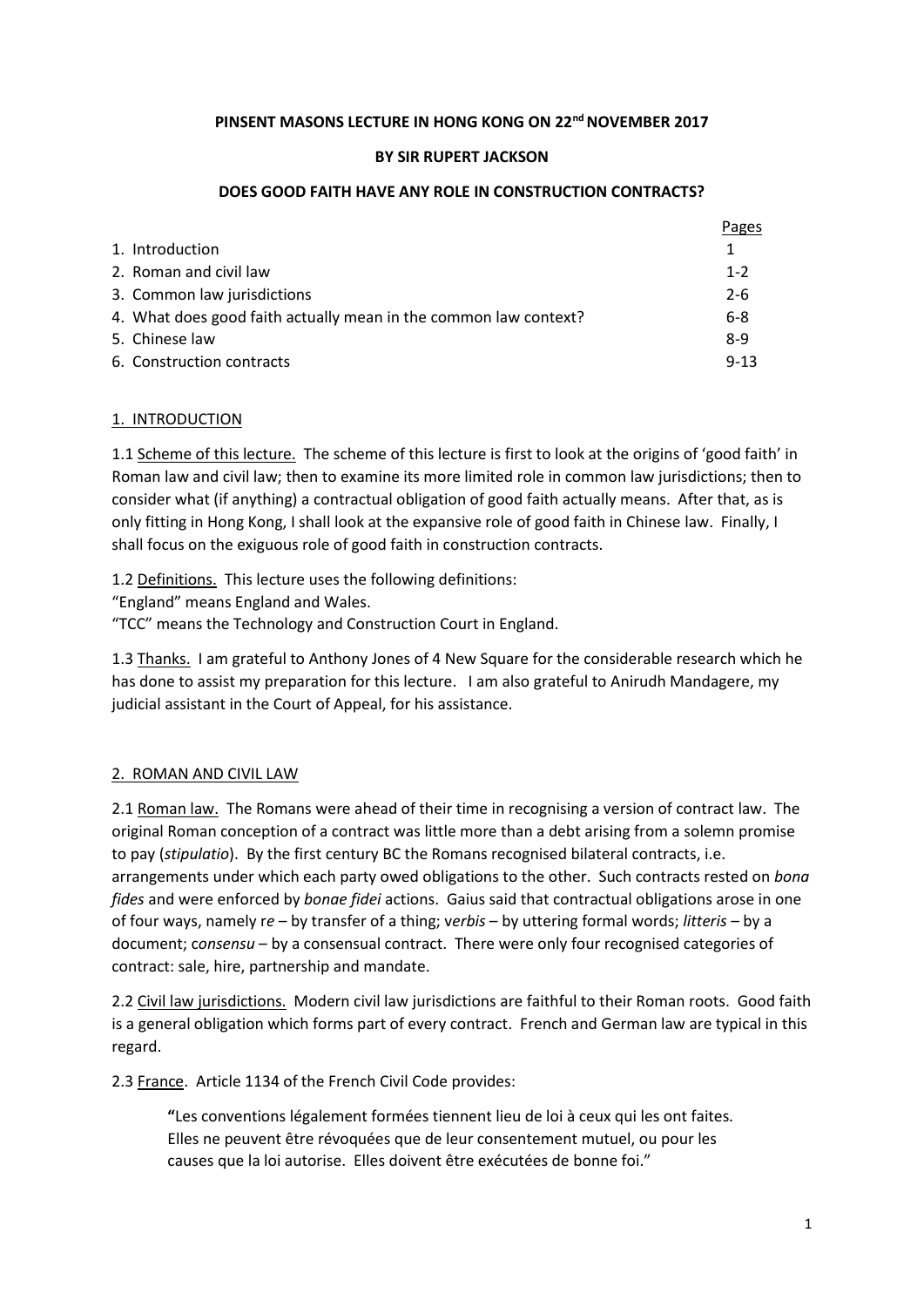### 2.4 Germany. Article 242 of the German Civil Code provides:

"Der Schuldner ist verpflichtet, die Leistung so zu bewirken, wie Treu und Glauben mit Rücksicht auf die Verkehrssitte es erfordern."<sup>1</sup>

### 3. COMMON LAW JURISDICTIONS

3.1 The traditional approach. Common law jurisdictions recognise a duty of good faith, if the contract contains an express term to that effect. Traditionally, however, the common law has not recognised an obligation of good faith as implicit in all contracts, or even in all commercial contracts.

#### (i) England

**.** 

3.2 *Interfoto*. In *Interfoto Picture Library Ltd v Stiletto Visual Programmes Ltd* [1989] QB 433 at 439 Bingham LJ famously stated:

"In many civil law systems, and perhaps in most legal systems outside the common law world, the law of obligations recognises and enforces an overriding principle that in making and carrying out contracts parties should act in good faith. This does not simply mean that they should not deceive each other, a principle which any legal system must recognise; its effect is perhaps most aptly conveyed by such metaphorical colloquialisms as "playing fair," "coming clean" or "putting one's cards face upwards on the table. …

English law has, characteristically, committed itself to no such overriding principle [as good faith] but has developed piecemeal solutions in response to demonstrated problems of unfairness. Many examples could be given. Thus equity has intervened to strike down unconscionable bargains. Parliament has stepped in to regulate the imposition of exemption clauses and the form of certain hire-purchase agreements. The common law has also made its contribution, by holding that certain classes of contract require the utmost good faith, by treating as irrecoverable what purport to be agreed estimates of damage but are in truth a disguised penalty for breach, and in many other ways."

3.3 *Yam Seng*. Equally famously, Leggatt J challenged the orthodox view in *Yam Seng Pte Ltd v International Trade Corporation Ltd* [2013] EWHC 111 (QB). He argued that England was swimming against the tide of EU legislation. Regulations implementing EU directives usually imported a requirement of good faith. Some US courts had accepted that all contracts have an implied good faith obligation. Other common law jurisdictions are moving in the same direction. He concluded at [131] that:

"there seems … to be no difficulty, following the established methodology of English law for the implication of terms in fact, in implying [a duty of good faith] in any ordinary commercial contract based on the presumed intentions of the parties."

 $1$  "An obligor has a duty to perform according to the requirements of good faith, taking customary practice into consideration."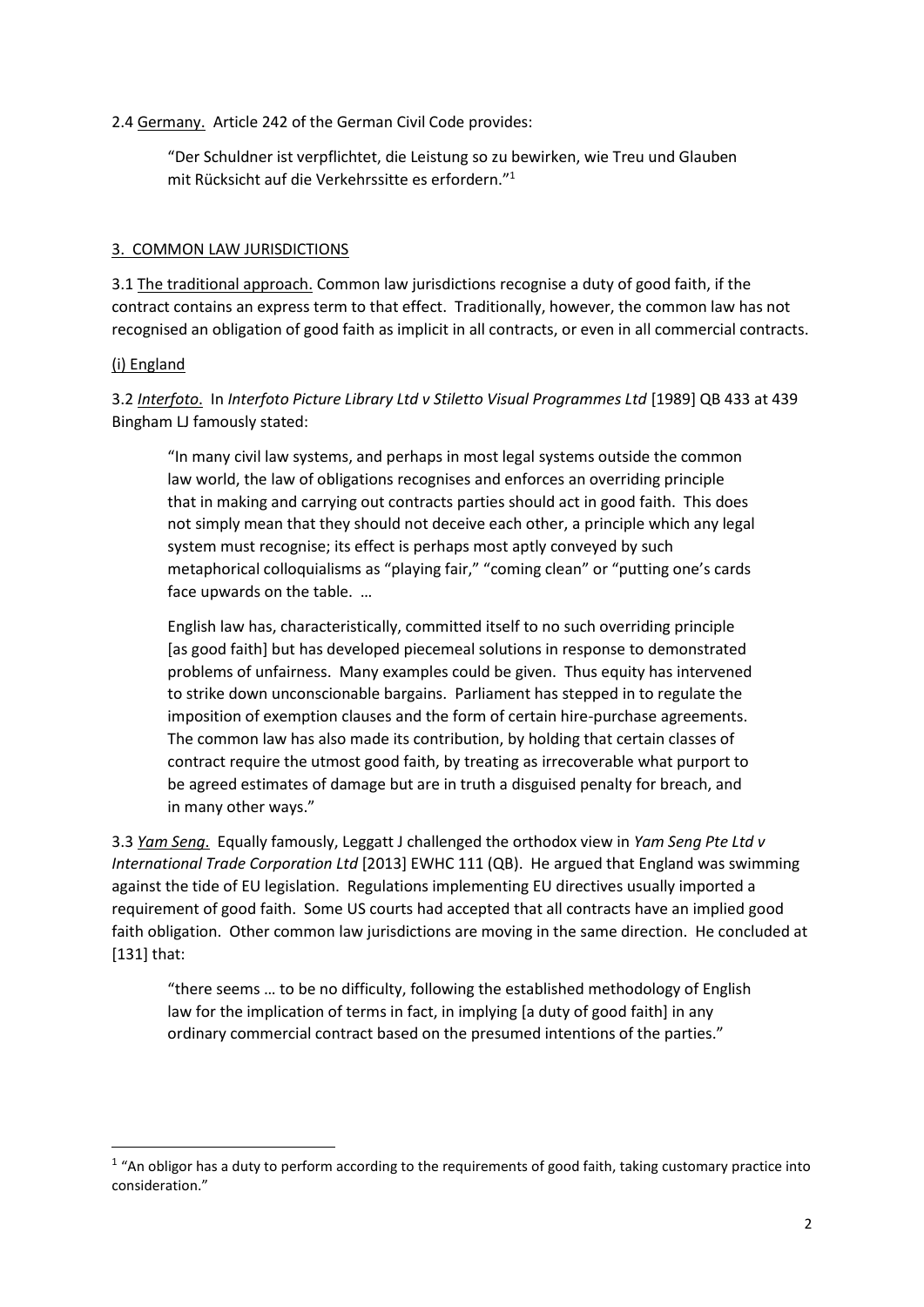3.4 The reaction to Yam Seng. Many commentators welcomed Leggatt J's decision.<sup>2</sup> Many judges did not. The Court of Appeal in *MSC Mediterranean Shipping Co SA v Cottonex Anstalt* specifically rejected such a general principle. Moore-Bick LJ said at [45]:

"There is in my view a real danger that if a general principle of good faith were established it would be invoked as often to undermine as to support the terms in which the parties have reached agreement."<sup>3</sup>

3.5 Relational contracts. While a *general duty* has been rejected, a number of decisions from late 2015 onwards have accepted the more limited proposition that, in the particular contractual context of *'relational contracts*' (such as those involving a joint venture, franchise agreement, or long term distribution agreement), an obligation that parties act in good faith may be implied in fact. Cases supporting that limited position include:

- *Globe Motors Inc v TRW LucasVarity Electric Steering*, where Beatson LJ noted, *obiter*, that (in the context of an ongoing exclusive supply agreement) had an argument been advanced that a good faith obligation required party A to provide party B with an opportunity to demonstrate that it could provide a particular product before party A sought that product from an alternative supplier, then such implication "might have given considerable force" to the claim.<sup>4</sup>
- *National Private Air Transport Services Company (National Air Services) Ltd v Creditrade LLP and anor*, where Blair J endorsed *Yam Seng*, but decided that the instant contract (a sublease) was not apt for the implication of a duty of good faith.<sup>5</sup>
- *Property Alliance Group Ltd v The Royal Bank of Scotland plc*, in which Asplin J accepted that there are *'*recognised categories' of contracts in which good faith may be implied, but that the instant case (involving sophisticated commercial parties and express terms excluding fiduciary obligations) did not fall within any such category.<sup>6</sup>
- *Portsmouth City Council v Ensign Highways Ltd* [2015] EWHC 1969 (TCC), in which Edwards-Stuart J held that a good faith obligation was implied into a 25-year PFI contract for the maintenance of roads. The council's statutory 'best value' duty and its recognition in the contract were critical to the court's decision. The judge accepted that generally "a duty of good faith is not usually implied into commercial contracts under English law": see [81].

3.6 Contracts requiring a party to hold the balance fairly between opposing interests. Many contracts require individuals to hold the balance between competing interests: the quantity surveyor assessing interim payments, the architect or engineer issuing certificates and so forth. Sometimes it is one of the two parties with opposing interests, which is required to hold the balance. In such a case there is an implied term that the party will do so fairly: *Mid-Essex Hospital Services NHS Trust v Compass Group UK and Ireland Ltd* [2013] EWCA Civ 200 at [77]-[83]. That is different

**.** 

<sup>&</sup>lt;sup>2</sup> See, for example, Jan van Dunné ,'On a clear day you can see the Continent – the shrouded acceptance of good faith as a general rule of contract law on the British Isles', 31 *Construction Law Journal* (2015) 3-25; Trakman & Sharma, 'The binding force of agreements to negotiate in good faith', 73 *Cambridge Law Journal* [2014] 598-628. For the opposite view, see Carter & Courtney, 'Good faith in contracts: is there an implied promise to act honestly?', 75 *Cambridge Law Journal* [2016] 608-619.

<sup>&</sup>lt;sup>3</sup> MSC Mediterranean Shipping Co SA v Cottonex Anstalt [2016] EWCA Civ 789, [45] (Moore-Bick LJ).<br><sup>4</sup> Globe Motors Inc v TRW LucasVarity Electric Steering Ltd [2016] EWCA Civ 396, [67]-[69] (Beatson I

<sup>4</sup> *Globe Motors Inc v TRW LucasVarity Electric Steering Ltd* [2016] EWCA Civ 396, [67]-[69] (Beatson LJ). <sup>5</sup> *National Private Air Transport Services Company (National Air Services) Ltd v Creditrade LLP and anor* [2016] EWHC 2144 (Comm), [132]-[136] (Blair J).

<sup>6</sup> *Property Alliance Group Ltd v The Royal Bank of Scotland plc* [2016] EWHC 3342 (Ch), [275]-[276] (Asplin J).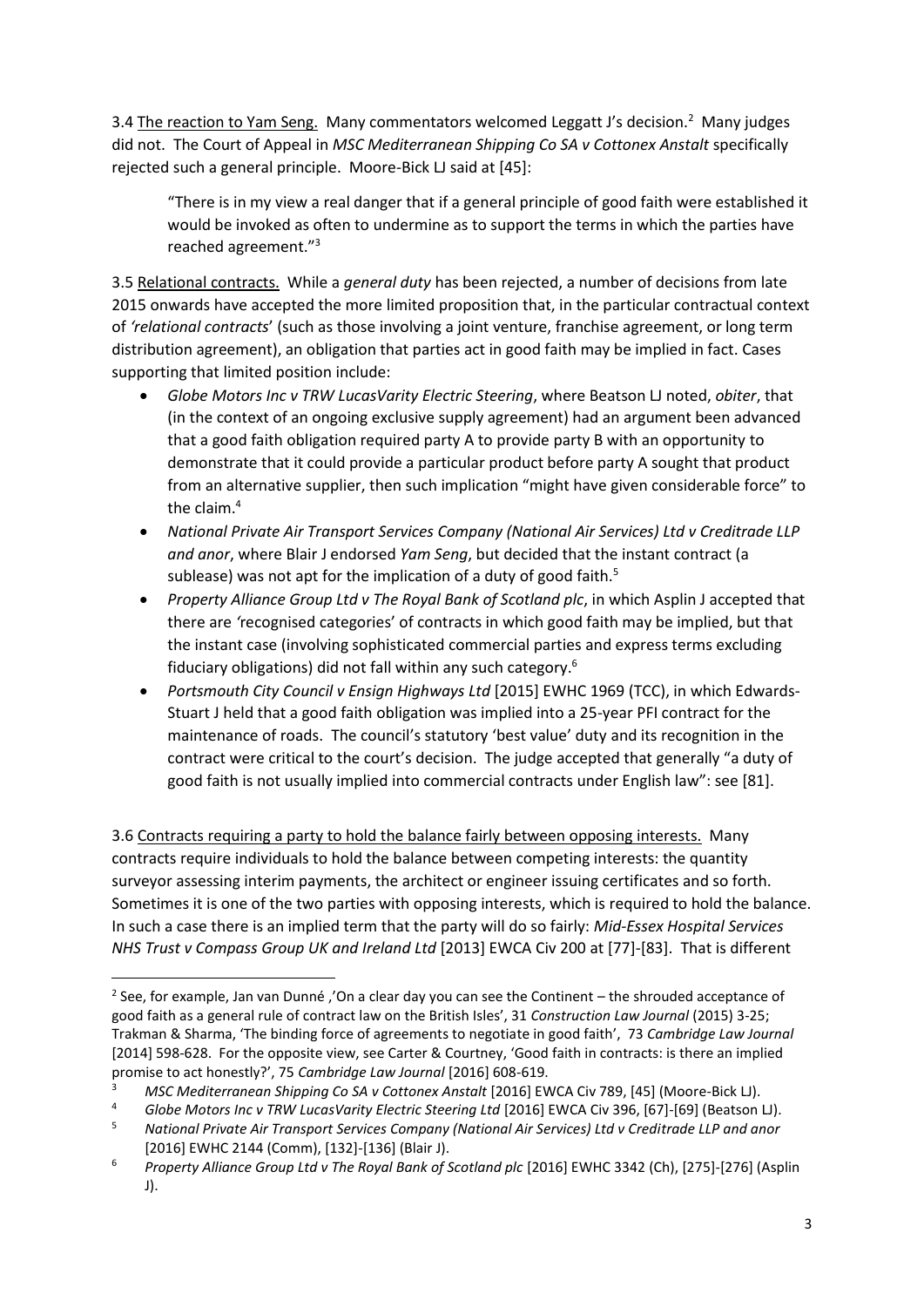from a 'good faith' obligation. In *Portsmouth City Council* (above), the council was required to award service points for breaches by Ensign. It was implicit in the contract that the council would award service points fairly and not increase them to protect its own interests: see [90]. As I read the judgment, that was separate from the 'good faith' obligation. The contract in *Mid-Essex* provided for the employer to award service failure points for breaches, but the express provisions also specified precisely what points should be awarded for each type of breach, so there was no need for any additional implied term.

# (ii) Australia

3.7 The general position. The Australian courts do not accept that an obligation of good faith should be implied generally into commercial or other contracts.<sup>7</sup> Automasters Pty Ltd v Bruness Pty Ltd [2002] WASC 286, an authority often cited in these discussions, is not really to the point. The contract in that case contained an express good faith obligation: see [139].

## 3.8 Special categories of contract where a duty of good faith is recognised. The Australian courts:

"have been willing to imply such a duty in contracts for joint ventures or partnerships where there is a need for a high degree of cooperation and reliance by all the parties on the good faith of each other party, particularly in the context of their working together to achieve a common objective."<sup>8</sup>

## (iii) Singapore

3.9 *The One Suits*. According to the *obiter* summary in *The One Suits Pte Ltd v Pacific Motor Credit (Pte) Ltd*, the Singapore courts evince the same general approach: namely, rejecting the suggestion that a general duty of good faith should be implied in law to commercial contracts across the board, but accepting the possibility of such implication in fact in the context of contracts which involve a high degree of reliance and partnership.<sup>9</sup>

# (iv) Canada

 $\overline{a}$ 

3.10 *Bhasin v Hrynew*. Canada has gone further than any other common law jurisdiction in recognising a duty of good faith in commercial contracts. In *Bhasin v Hrynew* [2014] SCC 41 C employed B on a 3-year contract, which was renewable unless either party gave notice. C misled B in discussions and, unexpectedly, gave notice of non-renewal. The Canadian Supreme Court, reversing the Alberta Court of Appeal, held that C was in breach of an implied duty of good faith. Cromwell J, delivering the principal judgment, with which other members of the court agreed, said:

"[63] The first step is to recognize that there is an organizing principle of good faith that underlies and manifests itself in various more specific doctrines governing contractual performance. That organizing principle is simply that parties generally must perform their contractual duties honestly and reasonably and not capriciously or arbitrarily.

<sup>7</sup> And the High Court declined to endorse the argument in *Royal Botanic Gardens and Domain Trust v South Sydney City Council* [2002] HCA 5.

<sup>8</sup> *Insurance Commission of Western Australia v The Bell Group Ltd (in lig)* [2017] WASC 122 (Supreme Court of Western Australia), [57] (Pritchard J), citing *Tote Tasmania Pty Ltd v Garrott* (2008) 17 Tas R 320, [17] and *Alstom Ltd v Yokogawa Australia Pty Ltd (No 7)* [2012] SASC 49, [597].

<sup>&</sup>lt;sup>9</sup> The One Suits Pte Ltd v Pacific Motor Credit (Pte) Ltd [2015] SGCA 21 (Singapore Court of Appeal), [44] (Menon CJ, Chao and Leong JJA).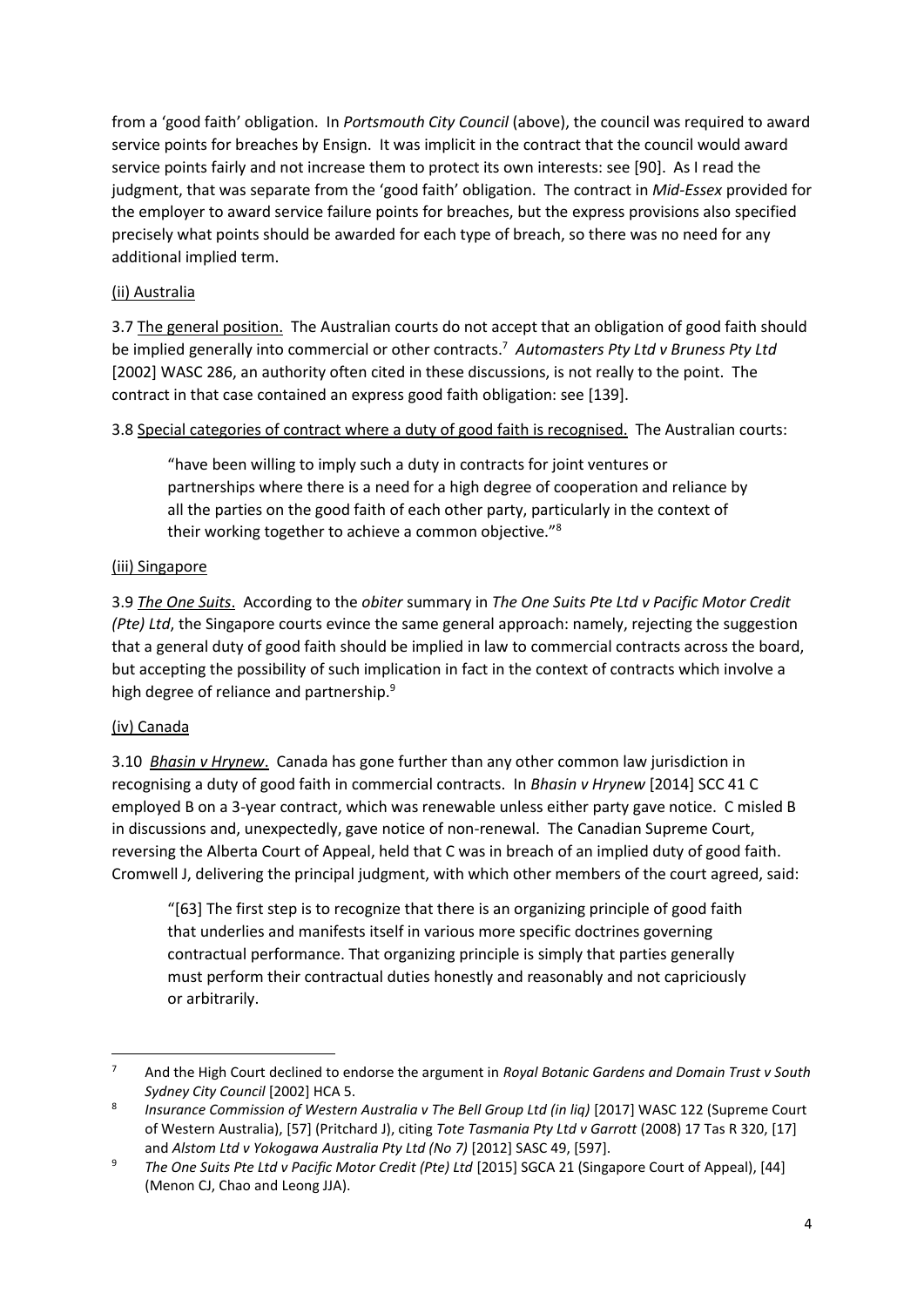[64] As the Court has recognized, an organizing principle states in general terms a requirement of justice from which more specific legal doctrines may be derived. An organizing principle therefore is not a free-standing rule, but rather a standard that underpins and is manifested in more specific legal doctrines and may be given different weight in different situations …

[65] The organizing principle of good faith exemplifies the notion that, in carrying out his or her own performance of the contract, a contracting party should have appropriate regard to the legitimate contractual interests of the contracting partner. While "appropriate regard" for the other party's interests will vary depending on the context of the contractual relationship, it does not require acting to serve those interests in all cases. It merely requires that a party not seek to undermine those interests in bad faith. This general principle has strong conceptual differences from the much higher obligations of a fiduciary. Unlike fiduciary duties, good faith performance does not engage duties of loyalty to the other contracting party or a duty to put the interests of the other contracting party first.

[66] This organizing principle of good faith manifests itself through the existing doctrines about the types of situations and relationships in which the law requires, in certain respects, honest, candid, forthright or reasonable contractual performance. Generally, claims of good faith will not succeed if they do not fall within these existing doctrines. But we should also recognize that this list is not closed. The application of the organizing principle of good faith to particular situations should be developed where the existing law is found to be wanting and where the development may occur incrementally in a way that is consistent with the structure of the common law of contract and gives due weight to the importance of private ordering and certainty in commercial affairs."

#### (v) Hong Kong

3.11 The traditional position. In *Aktieselskabet Dansk Skibsfinansering v Wheelock Marden* [1994] HKCA 384 the Court of Appeal allowed the defendants' appeal against a finding of misrepresentation. At [61] Godfrey and Liu JJA stated:

"It must first be observed, as ADS accepts, that our law does not recognise what was described in argument as a "free-standing" duty of disclosure. In a commercial negotiation, one party may be aware of some fact which would to his knowledge materially affect the course of the negotiation if disclosed to the other. But he is not, ipso facto, obliged to disclose it."

In support of that proposition they set out the passage from Bingham LJ's judgment in *Interfoto* quoted in paragraph 3.2 above.

3.12 Pre-*Yam Seng* cases. There appear to have been two subsequent cases which address the question of implication of a contractual duty of good faith, both pre-dating *Yam Seng*. In *Hyundai Engineering and Construction Company Ltd v Vigour Ltd* (2005), Reyes J at first instance was concerned mainly with the question of a duty of good faith in pre-contractual negotiations (which was rejected), but noted in passing that a contract included 'an implied obligation of cooperation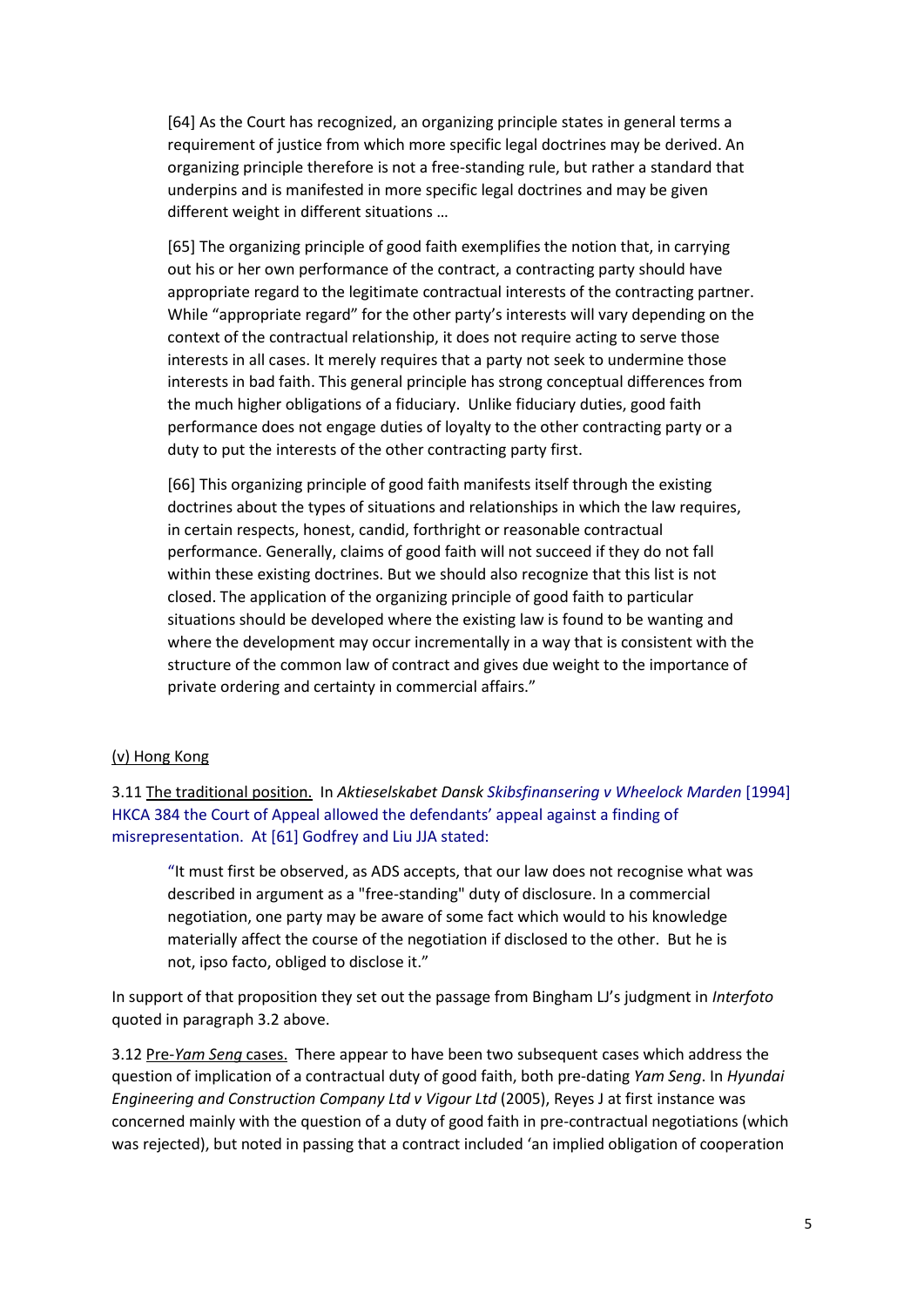and good faith.'<sup>10</sup> In *Hong Jing Co Ltd v Zhuhai Kwok Yuen Investment Co Ltd* (2012), the Court of Appeal held that, in the context of an exclusivity arrangement, the parties to a contract stood in a fiduciary relationship such that one party was under an implied contractual duty to 'use its best or at least reasonable endeavours in good faith' to reach a deal on its counterpart's debts with third party creditors.<sup>11</sup> There is no further substantive treatment of the issue in cases post-dating the *Yam Seng* decision.

3.13 Enforcement of arbitration awards. The Hong Kong courts have for many years recognised that the good faith principle prevents a party to arbitration keeping a point about the composition of the tribunal up its sleeve, only to pull it out if the arbitration is lost: see *China Nanhai Oil v Gee Tai Holdings* [1995] 2 HKLR 215 at [225] and *Herbei Import and Export Corpn v Polytech Engineering* [1999] 2 HKCFAR 111. In this context good faith comes very close to estoppel. Indeed, it is doubtful how far the good faith principle can go beyond estoppel. In *Astro Nusantara International BV v Pt Aynnda Prima* [2016] HKCA 595 the Court of Appeal said at [69]:

"We do not think it controversial it is important to have regard to the "choice of remedies" principle. We agree with Mr Landau that the principle of "good faith" and the "choice of remedies" principle are not mutually exclusive but complementary. Applying the principle of "good faith" too rigorously whenever there is a failure to pursue active remedies might bring this into conflict with the "choice of remedies" principle. The answer may be that regard should be had to the full circumstances why an active remedy is not pursued or other relevant considerations (such as whether there was a clear reservation of rights so the opposite party was not misled)."

## 4. WHAT DOES GOOD FAITH ACTUALLY MEAN IN THE COMMON LAW CONTEXT?

#### 4.1 *Yam Seng*. In *Yam Seng* suggested the following meaning at [141]-142]:

"141. What good faith requires is sensitive to context. That includes the core value of honesty. In any situation it is dishonest to deceive another person by making a statement of fact intending that other person to rely on it while knowing the statement to be untrue. Frequently, however, the requirements of honesty go further. For example, if A gives information to B knowing that B is likely to rely on the information and A believes the information to be true at the time it is given but afterwards discovers that the information was, or has since become, false, it may be dishonest for A to keep silent and not to disclose the true position to B. Another example of conduct falling short of a lie which may, depending on the context, be dishonest is deliberately avoiding giving an answer, or giving an answer which is evasive, in response to a request for information.

142. In some contractual contexts the relevant background expectations may extend further to an expectation that the parties will share information relevant to the performance of the contract such that a deliberate omission to disclose such

**.** 

<sup>&</sup>lt;sup>10</sup> Hyuandai Engineering and Construction Co Ltd v Vigour Ltd [2004] HKCFI 205 (Hong Kong Court of First Instance), [99] (Reyes J).

<sup>&</sup>lt;sup>11</sup> Hong Jing Co Ltd v Zhuhai Kwok Yuen Investment Co Ltd [2012] HKCA 296 (Hong Kong Court of Appeal), [37(1)] and [37(23)] (Cheung JA).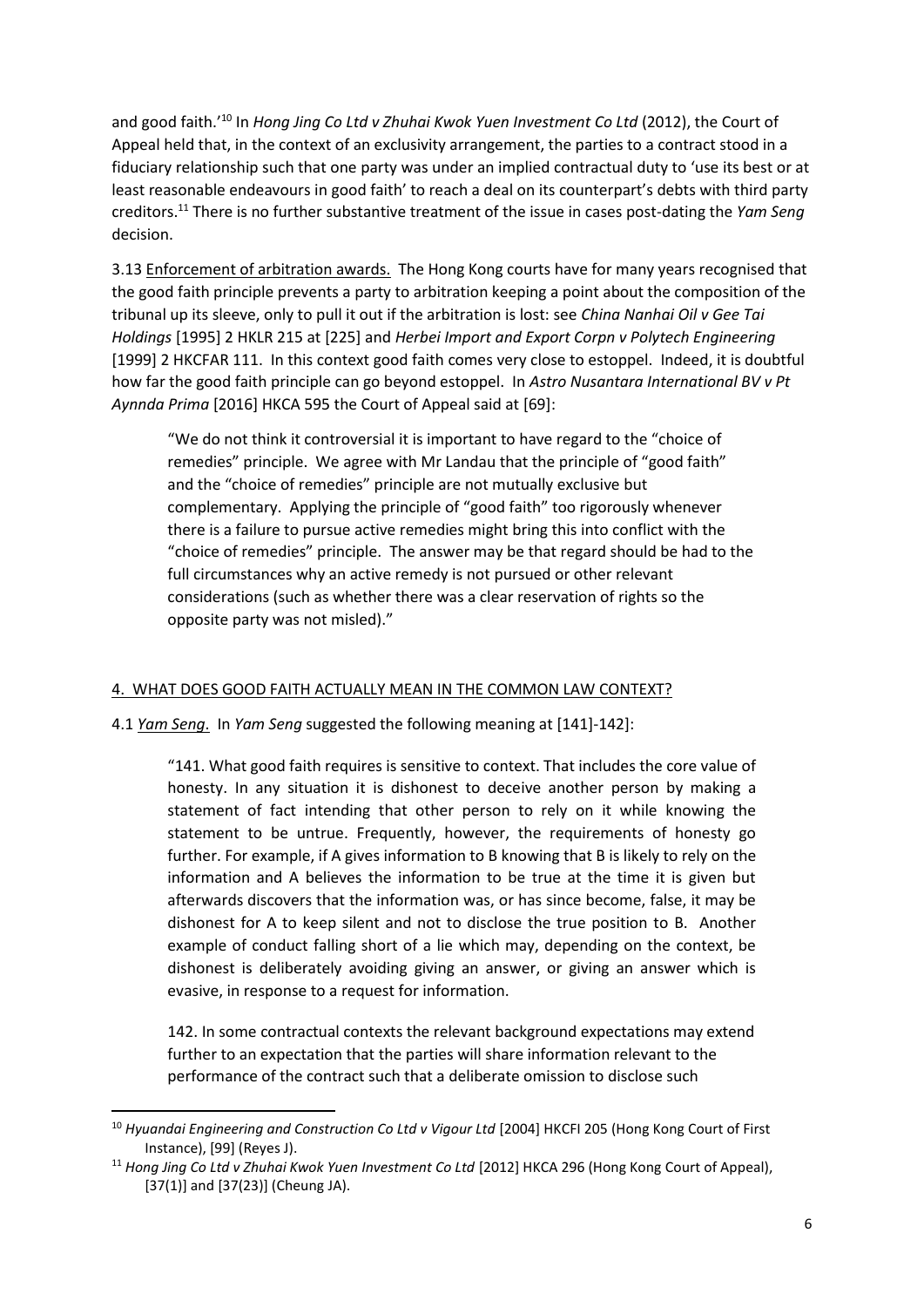information may amount to bad faith. English law has traditionally drawn a sharp distinction between certain relationships – such as partnership, trusteeship and other fiduciary relationships – on the one hand, in which the parties owe onerous obligations of disclosure to each other, and other contractual relationships in which no duty of disclosure is supposed to operate. Arguably at least, that dichotomy is too simplistic. While it seems unlikely that any duty to disclose information in performance of the contract would be implied where the contract involves a simple exchange, many contracts do not fit this model and involve a longer term relationship between the parties which they make a substantial commitment. Such "relational" contracts, as they are sometimes called, may require a high degree of communication, cooperation and predictable performance based on mutual trust and confidence and involve expectations of loyalty which are not legislated for in the express terms of the contract but are implicit in the parties' understanding and necessary to give business efficacy to the arrangements. Examples of such relational contracts might include some joint venture agreements, franchise agreements and long term distributorship agreements."

4.2 Trakman and Sharma article. L. Trackman and K. Sharma, of the University of New South Wales, address the same question in their article previously cited.<sup>12</sup> They suggest that the duty of good faith requires:

- Loyalty to the contractual promise and the conduct surrounding its formation;
- Compliance with industry standards;

 $\overline{a}$ 

• Compliance with social norms, 'such as common decency standards'.

4.3 Splendid, but does any of that hold water? Let us take the *Yam Seng* analysis first. *Yam Seng* at [141] says that the duty of good faith applies if D "deceives another person by making a statement of fact intending that other person to rely on it". But surely the law of tort provides the remedy there? Alternatively, if the contract involves reporting of matters between the parties or sharing of information, the contractual provisions will expressly or impliedly require each party to give correct information (or at least information believed to be correct) to the other. It is submitted that an amorphous duty of "good faith" adds nothing to the duties imposed by the contract or by the law of tort.

4.4 OK, but have Trackman and Sharma cracked it? Not really, no. Loyalty to the contractual promise surely means complying with the terms of the contract? The conduct surrounding the formation of the contract is very dubious territory from which to exhume any contractual obligations. As to industry standards or social norms, these are either expressed or implied in the contract or they are not. An unparticularised obligation of good faith cannot hover over the contract and change its terms.

4.5 What about relational contracts? There is now a burgeoning literature about relational contracts. No self-respecting academic in this area can resist the temptation to write about them. One of the most influential papers is that by Professor Hugh Collins, published last year.<sup>13</sup> After

<sup>12</sup> 'The binding force of agreements to negotiate in good faith', 73 *Cambridge Law Journal* [2014] 598-628 at 610-617

<sup>13</sup> 'Is a Relational Contract a Legal Concept?' in Degeling, Edelman and Goudkamp (eds), *Contracts in Commercial Law* (Sydney, Thompson Reuters, 2016). Hugh Collins is Vinerian Professor of English Law at Oxford and a fellow of All Souls College.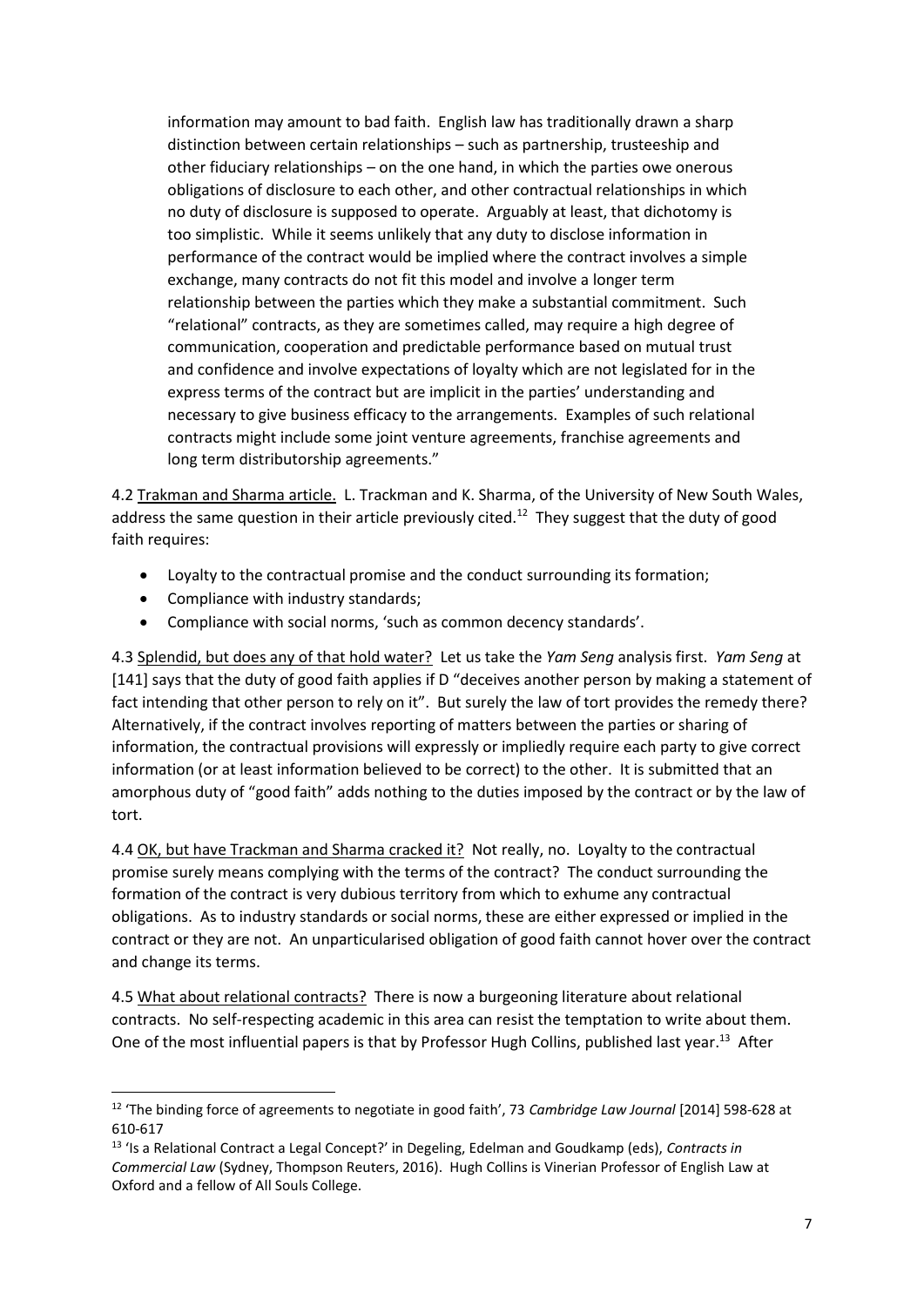discussing *Yam Seng* and two subsequent cases,<sup>14</sup> Collins concludes that "the building blocks of a legal concept of a relational contract seem to be in place". He identifies four features of the paradigm of a relational contract:

(i) A long term business relationship;

(ii) Investment of substantial resources by both parties;

(iii) Implicit expectations of co-operation and loyalty that shape performance obligations in order to give business efficacy to the project;

(iv) Implicit expectations of mutual trust and confidence going beyond the avoidance of dishonesty.

I accept that there are contracts of that character and I have no objection to people giving them a label if they want to. Those contracts will generally contain express or implied obligations to cooperate and no doubt a host of similar obligations. But I question whether there is any need to super-add an obligation of good faith. The general law implies a duty to co-operate.<sup>15</sup> It is difficult to see what additional conduct an obligation of good faith will import, beyond those obligations arising under the express or implied terms.

4.6 The Australian view. The Full Court of the Federal Court stated in *Marmax Investments Pty Ltd v RPR Maintenance Pty Ltd* [2015] FCAFC 127:

"[t]he implied obligation of good faith does not place contracting parties in a fiduciary relationship. That is, it does not require a contracting party to prefer the interests of the other contracting party, or to subordinate its self-interest … In our opinion, the implied duty of good faith [in the present case] did not require anything more of [the appellant] than the duty to cooperate. [The respondent] did not suggest to the contrary."<sup>16</sup>

That passage lets the cat out of the bag. The implied duty of good faith added nothing to the (already existing) duty to co-operate. If it added nothing, why should it be implied at all?

4.7 What about an obligation to negotiate in good faith? Here we are on firmer ground. 'Faith' is a state of mind. Negotiating in good faith means negotiating in a genuine attempt to reach a deal, rather than just going through the motions. In *Petromec Inc v Petroleo Brasileiro SA* [2005] EWCA Civ 891 the Court of Appeal upheld as enforceable the following contractual term:

"Brasoil agrees to negotiate in good faith with Petromec the extra costs referred to in Clause 12.1 and 12.2 above and the extra time referred to in Clause 12.2 above . . . ."

In reaching this (obviously sensible) conclusion the Court of Appeal distinguished the House of Lords' decision in *Walford v Miles* [1992] 2 AC 128.

5. CHINESE LAW

 $\overline{a}$ 

<sup>&</sup>lt;sup>14</sup> Bristol Groundschool Ltd v Intelligent Data Capture Ltd [2014] EWHC 2145 (Ch) and D&G Cars Ltd v Essex *Police Authority* [2015] EWHC 226 (QB)

<sup>15</sup> *Mackay v Dick* (1881) 6 App Cas 651

<sup>16</sup> *Marmax Investments Pty Ltd v RPR Maintenance Pty Ltd* [2015] FCAFC 127 (Full Court of the Federal Court of Australia), [149]-[150] (Middleton, Foster, and Gleeson JJ).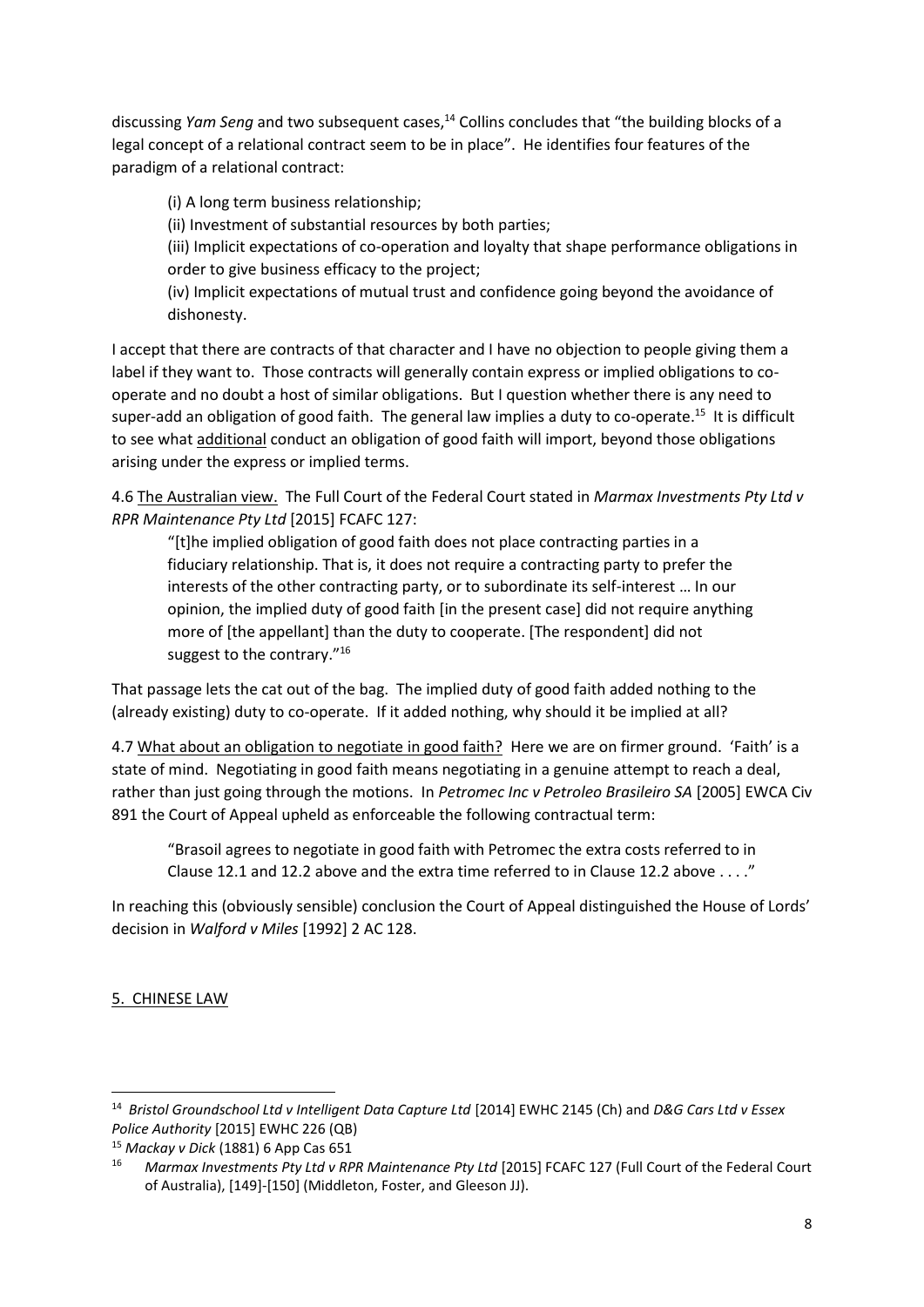5.1 Article 6. In contrast to the broadly similar approaches found in the common law jurisdictions, in the People's Republic of China, good faith enjoys a central position. Article 6 of China's Uniform Contract Law provides that, as a general principle:

"The parties shall observe the principle of good faith in exercising their rights and fulfilling their obligations."

5.2 Negotiation and performance. At the negotiation stage, a party may be liable for loss caused for *'engaging in consultation with malicious intention in the name of making a contract*,' or *'concealing intentionally key facts related to the making of the contract or providing false information*' or *'taking*  any other act contrary to the principle of good faith'.<sup>17</sup> Parties to contracts in China must also, in their contractual performance, *'observe the principle of good faith and fulfil the obligations of notification, assistance and confidentiality in accordance with the nature and aims of the contract and trade practices*.'<sup>18</sup> Further, after termination, parties are also obliged to *'perform the duties of notification, assistance and confidentiality in light of the principles of good faith and in accordance with trade practices*.'<sup>19</sup> In addition, *'good faith*' is listed as one of the guides to contractual interpretation.<sup>20</sup>

5.3 Application of the principle. Despite its ubiquity, the term 'good faith' is left undefined in the Uniform Contract Law. An indication of the judicial approach can be gleaned from the decision of the Beijing High People's Court in 1999 in the case of *Wen Zaolun v Guang Xi Movie Studio and*  Guang Dong Full Stars Movie & TV Entertainment Inc.<sup>21</sup> In that case, Wen Zaolun was engaged by a production company to play the lead in a major TV series. Some parts were filmed, and fees paid, but a third of the way through production Wen suffered a potentially serious kidney illness, and so requested sick leave and adjustments to the schedule. The production company at first acknowledged the request for sick leave and made some adjustments to the filming schedule, but then served notice that it was terminating the contract for: (a) Wen's breach through failure to perform; and (b) in any event the uncertainty caused to the production company's economic interests. The trial court, and subsequently the Beijing High People's Court on appeal, considered the general principle of 'good faith' set out in Article 6 of the Uniform Contract Law meant that, so long as the parties had acted honestly in relation to the unexpected illness (Wen had requested the sick leave in good faith as a genuine response to an unexpected emergency and the production company honestly believed that the development jeopardized their economic interests), both could be released from their contractual obligations. Notably, the court did not seek to use the principle of good faith to imply any specific contractual obligations, but rather judged compliance with the ethic of good faith as a means by which parties' contractual obligations could be disregarded.

5.4 Analysis. Chinese law, unlike the legal systems discussed above, has not grown from Roman or Anglo-Saxon roots. It has its own autonomous origins. The centrality of 'good faith' in Chinese contract law is a product of Chinese history and culture. Possibly it has its roots in Confucianism. Harmony between contracting parties is seen as the best way of promoting the common good. The

 $\overline{a}$ 

<sup>&</sup>lt;sup>17</sup> Uniform Contract Law, Article 42(1)-(3).<br><sup>18</sup> Uniform Contract Law, Article 60.

<sup>&</sup>lt;sup>18</sup> Uniform Contract Law, Article 60.<br><sup>19</sup> Uniform Contract Law, Article 92.

Uniform Contract Law, Article 92.

<sup>&</sup>lt;sup>20</sup> Uniform Contract Law, Article 125.<br><sup>21</sup> Wen Zaolun y Guang Xi Movies Stu

<sup>21</sup> *Wen Zaolun v Guang Xi Movies Studio and Guang Dong Full Stars Move & TV Entertainment Inc*, Beijing High People's Court. The case is reported in summary in Mo Zhang, *Chinese Contract Law: Theory and Practice* (2006), pp77-80 (Available on Google Books).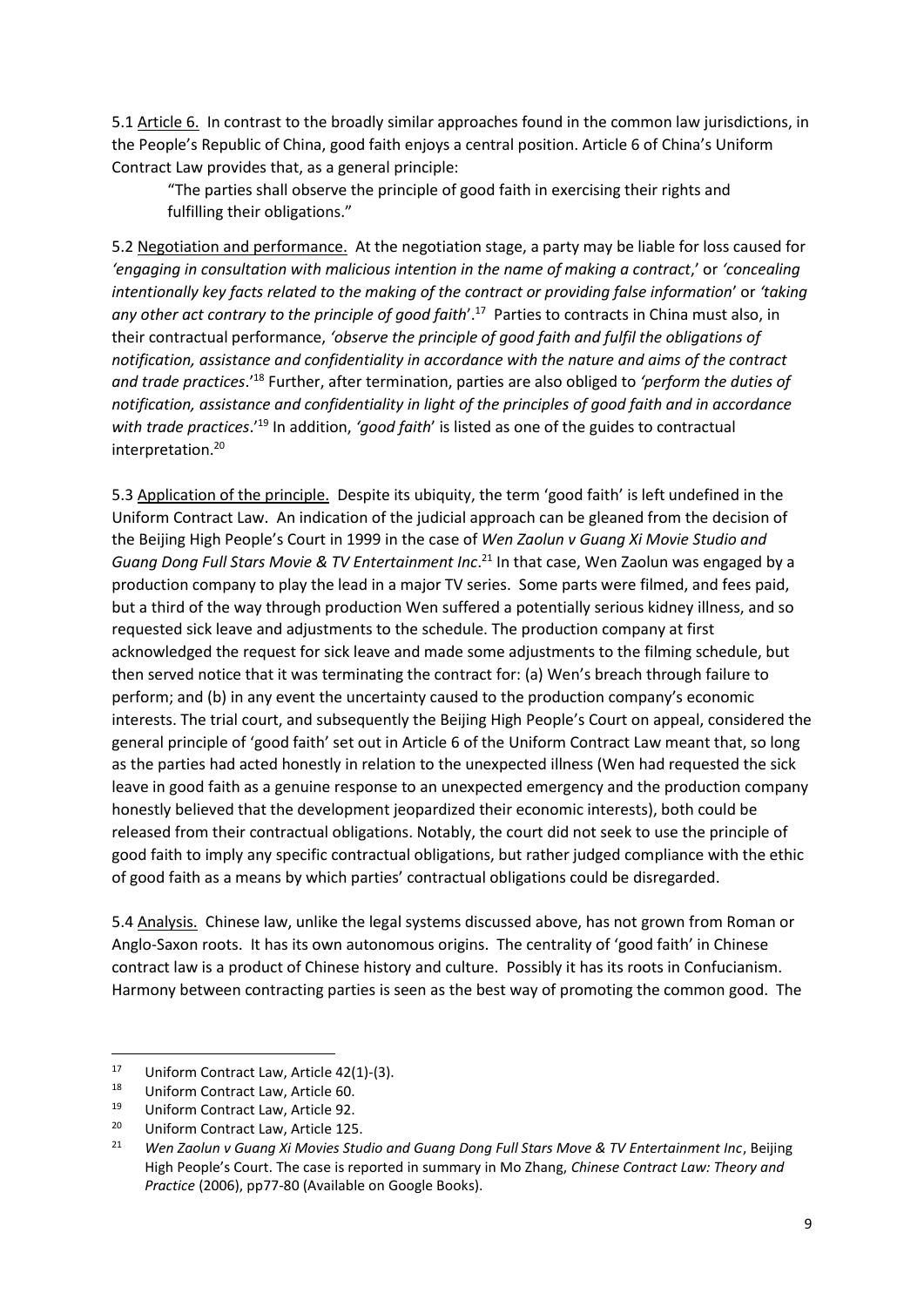obligation to observe good faith is inherent in every contract. As set out above, it has a substantial impact on the parties' obligations and on the court's interpretation of those obligations.

# 6. CONSTRUCTION CONTRACTS

6.1 LB Merton v Leach. *London Borough of Merton v Leach* (1985) 32 BLR 51 (a case in which I appeared as junior counsel over thirty years ago) involved a contractor's claim for extensions of time, with consequential loss and expense. The contract was in the JCT Standard Form, 1963 – a form widely used in the industry for many years. Vinelott J held that there was an implied term that Merton would not hinder or prevent the contractor from carrying out its obligations in accordance with the terms of the contract and from executing the work in a regular and orderly manner; there was also an implied duty to do whatever was necessary in order to enable the contract to be carried out. The implementation of the contract required close co-operation between the contractor and the architect. Therefore, the implied undertaking by the building owner extended to those things which the architect must do to enable the contractor to carry out the work. The judge reached these conclusions applying basic general principles. He also held that there was no implied duty of good faith. Indeed, against that background, it is difficult to see what an implied duty of good faith would have added.

6.2 Modern construction contracts and PFI contracts. Construction contracts sometimes and PFI contracts generally have the incidents of 'relational contracts' as identified by Professor Collins. An example is the *Portsmouth City Council* case discussed in paragraphs 3.5 and 3.6 above. Many bespoke construction contracts and some standard forms now include 'good faith' requirements or similar provisions. In practice, it is difficult to see what these aspirational provisions add to the black letter terms of the contract.

6.3 In *Gold Group Properties Ltd v BDW Trading Ltd* [2010] EWHC 1632 a development agreement between the land owner and the developer contained a good faith clause. Mr Stephen Furst QC, sitting as a deputy High Court judge, rejected the submission that this obliged either party to accept less favourable financial terms following the property market crash in 2008. The judge observed at [91]:

"Thus good faith, whilst requiring the parties to act in a way that will allow both parties to enjoy the anticipated benefits of the contract, does not require either party to give up a freely negotiated financial advantage clearly embedded in the contract."

6.4 The NEC suite of contracts. The NEC contracts expressly require parties to work together in a cooperative manner. Clause 10.1 of NEC3 provides:

"the [parties] shall act as stated in this contract and in a spirit of mutual trust and cooperation."

## Clause 10 of NEC4<sup>22</sup> provides:

**.** 

"10.1: The Parties, the *Project Manager* and the *Supervisor* shall act as stated in this contract.

<sup>&</sup>lt;sup>22</sup> The NEC4 suite is an evolution of the existing NEC3, rather than a fundamental change: see M Bahl, 'Construction projects and risk management: NEC4 – the evolution of contracts', (2017) 33 Cons LJ 438-441.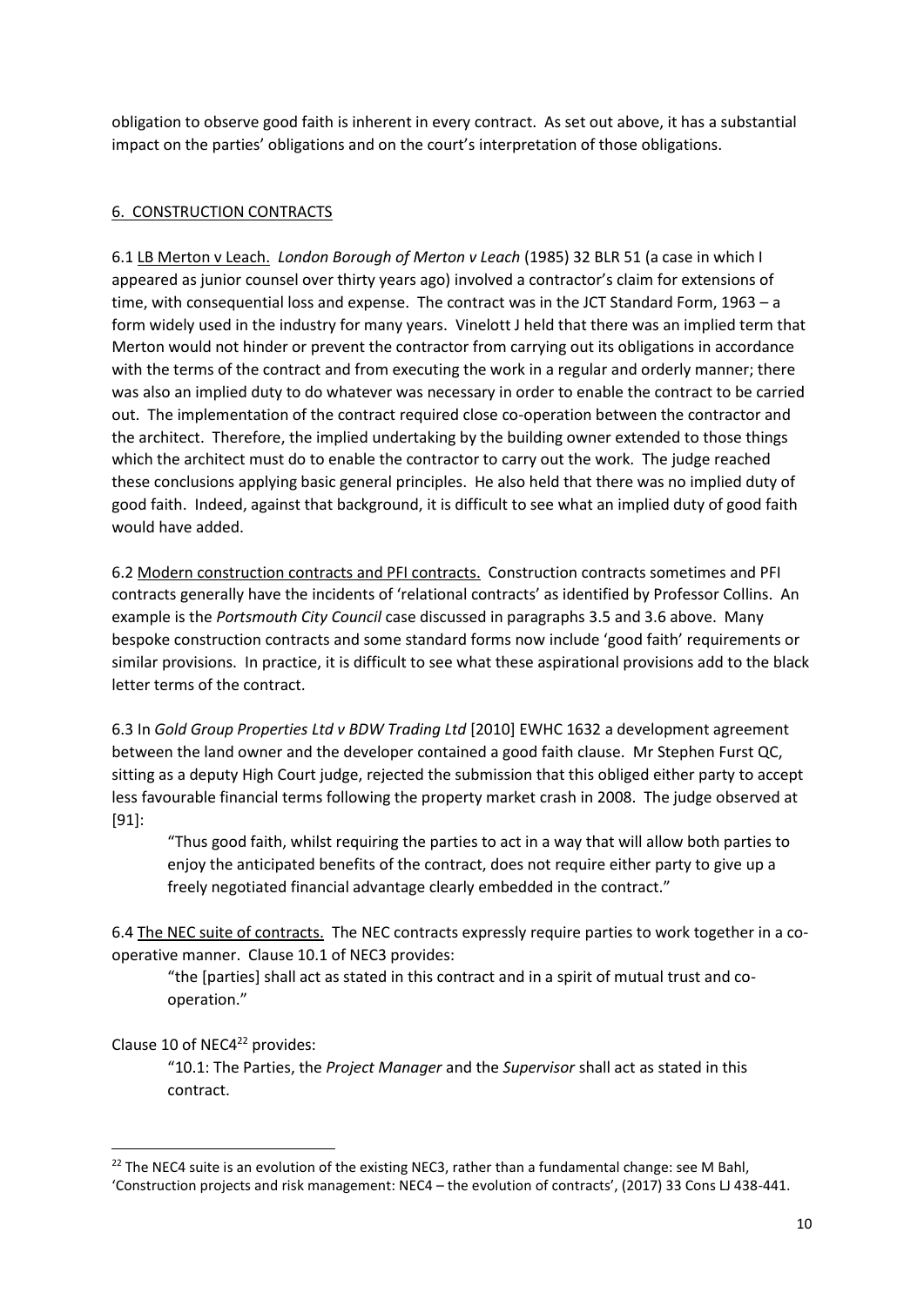10.2: The Parties, the *Project Manager* and the *Supervisor* act in a spirit of mutual trust and co-operation."

6.5 *Costain v Tarmac*. In *Costain Ltd v Tarmac Holdings Ltd* [2017] EWHC 319 (TCC); [2017] BLR 239 Tarmac supplied concrete to Costain pursuant to the NEC3 Framework Contract Conditions ("NEC3 FC") and the NEC3 Supply Short Contract Conditions ("NEC3 SST"). Clause 10.1 of NEC3 FC provided: "The Employer and the Supplier shall act as stated in this contract and in the spirit of mutual trust and co-operation."

Clause 93 of NEC3 FC provided strict time limits for commencing adjudication and arbitration. Costain subsequently brought proceedings in the TCC because of defects in the concrete. Tarmac applied to stay the proceedings on the grounds that there was an arbitration clause. Tarmac also maintained that Costain could not pursue any adjudication or arbitration, because it had missed the time limit. Costain maintained that Tarmac was in breach of clause 10.1 by letting Costain fall into that trap. Coulson J rejected that submission.

### 6.6 At [129] – [124] Coulson J said:

"119. Now turn to whether or not clause 10 (the 'mutual trust' provision) makes any difference to this analysis. It appears that the claimant maintains that, even if (as I have found) the defendant said or did nothing which 'crossed the line' (i.e. made a representation that was inconsistent with the point they subsequently took) the defendant was in breach of clause 10.1 in any event. This rather startling submission means that, in essence, the claimant must argue that, as a result of the mutual trust obligation, the defendant had an express obligation to point out to the claimant the nature, scope and potential effect of clause 93 (including the time bar). I consider that to be contrary to the passages set out at paragraphs 102-108 above. In any event, for the reasons set out below, I reject that submission.

120. In *Keating on NEC3* (First Edition 2012) at paragraph 2-004, a parallel is drawn between 'mutual trust and cooperation' and obligations of 'good faith'. The authorities dealing with 'good faith' are mainly from outside the United Kingdom, because good faith has not been, at least until recently, a concept that has gained much traction in the English common law. One of the leading Australian cases on the topic is *Automasters Australia PTY Limited v Bruness PTY Limited* [2002] WASC 286 which, as set out in *Keating NEC3* is authority for the following propositions:

 $''(1)$  What is good faith will depend on the circumstances of the case and the context of the whole contract.

(2) Good faith obligations do not require parties to put aside self-interests; they do not make the parties fiduciary.

(3) Normal reasonable business behaviour is permitted but the court will consider whether a party has acted reasonably or unconscionably or capriciously and may have to consider motive.

(4) The duty is one 'to have regard to the legitimate interests of both the parties in the enjoyment of the fruits of the contract as delineated by its terms.'"

121. *Keating* goes on to say that, in the light of that authority and other cases concerned with implied terms in employment contracts, the term of mutual trust and co-operation suggests that, whilst the parties can maintain their legitimate commercial interests, they must behave so that their words and deeds are "honest,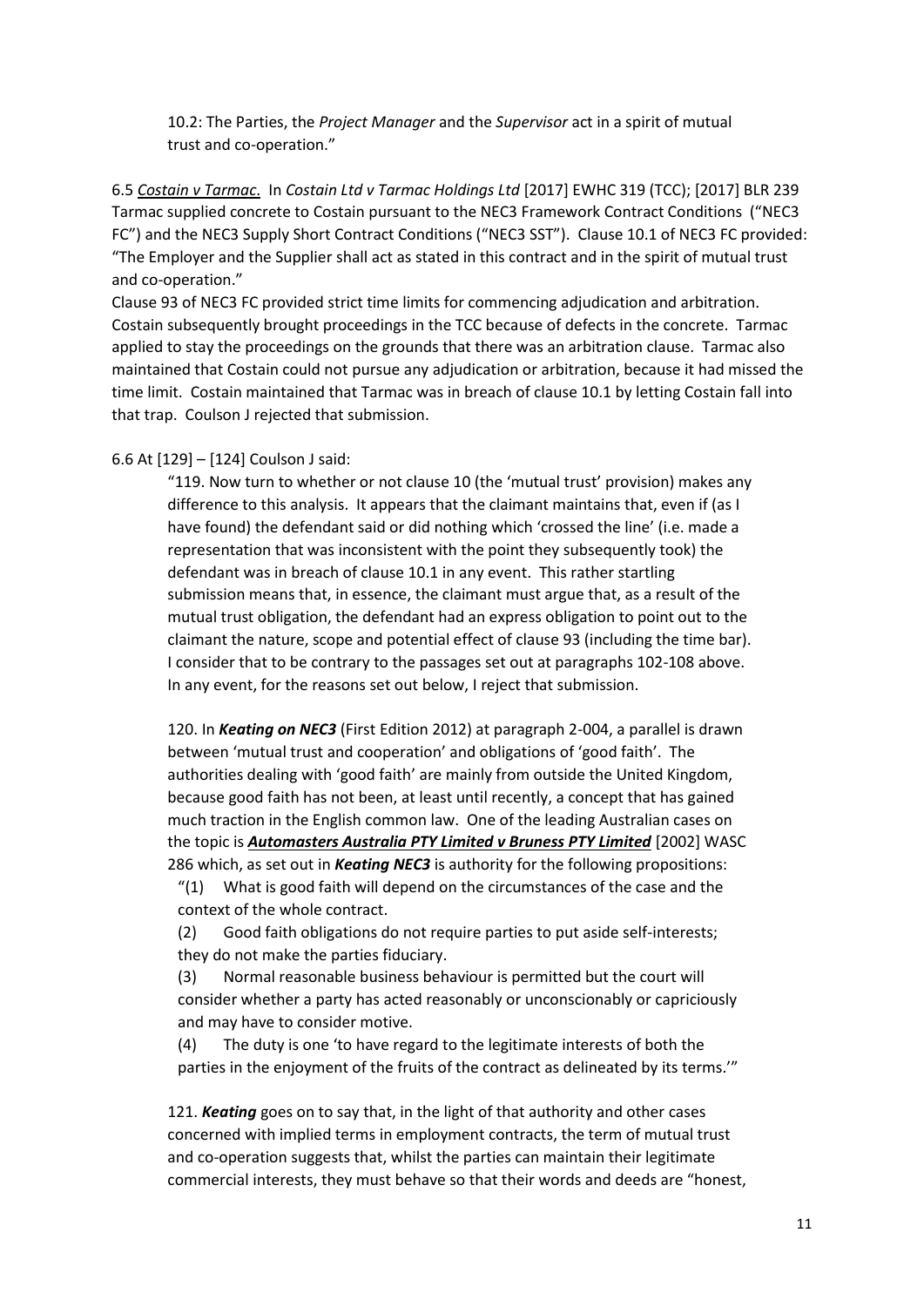fair and reasonable, and not attempts to improperly exploit" the other party. Or as it is described in another Australian case, *Overlook v Foxtel* (2002) Aust Contract R 90-143, "a party is precluded from cynical resort to the black letter".

122. For completeness, I note that, in *F & C Alternative Investments (Holdings) Limited v Barthelemey (Nos. 2 and 3)* [2011] EWHC 1731 (Ch) Sales J (as he then was), when dealing with an obligation of utmost good faith, referred to another Australian case (*Macquarie International Health Clinic PTY Limited v South West Area Health Service* [2010] NSWCA 268, and said that:

"It is a form of contractual duty which requires the obliger to have regard to the interests of the obligee, while also being entitled to have regard to its own selfinterest when acting."

123. I respectfully agree with that summary. I agree too with the passage in *Keating* about not improperly exploiting the other party, although I am a little uneasy about a more general obligation to act 'fairly'; that is a difficult obligation to police because it is so subjective. Further, it might be said that the mutual trust provision does little more than say expressly what Vinelott J thought was implied into all construction contracts: see *Merton LBC v High Stanley Leach* (1986) 32 BLR 51.

124. Taking the obligation of mutual trust and co-operation (or even good faith) at its highest, it meant that, in the present case, the defendant could not do or say anything which lulled the claimant into falsely believing that the time bar in clause 93 was either non-operative or would not be relied on in this case. For this purpose, I am also prepared to accept that this obligation would go further than the negative obligation not to do or say anything that might mislead; it would extend to a positive obligation on the part of the defendant to correct a false assumption obviously being made by the claimant, either that clause 93 was not going to be operated or that the time bar provision was not going to be relied on. But beyond that, on any view of clause 10.1, there can have been no further obligation, because otherwise the provision would have required the defendant to put aside its own self-interest."

6.7 Comment. I must be cautious in commenting on *Costain*, in case it comes to me on appeal. What is significant about that case is the judge's valiant struggle to ascribe to clause 10.1 any meaning which was *additional* to the existing obligations. His reference to *Merton v Leach* is particularly pertinent.

6.8 Partnering contracts. Many partnering contracts use aspirational language about how well the parties will work together. When they subsequently fall out the courts face the problem of interpreting and applying those aspirational provisions. In *TSG Building Services v South Anglia Housing Ltd* [2013] EWHC 1151 (TCC) a contract for building and maintenance services contained the following provision at clause 1.1:

"The Partnering Team members shall work together and individually in the spirit of trust, fairness and mutual co-operation for the benefit of the Term Programme, within the scope of their agreed roles, expertise and responsibilities as stated in the Partnering Documents, and all their respective obligations under the Partnering Contract shall be construed within the scope of such roles, expertise and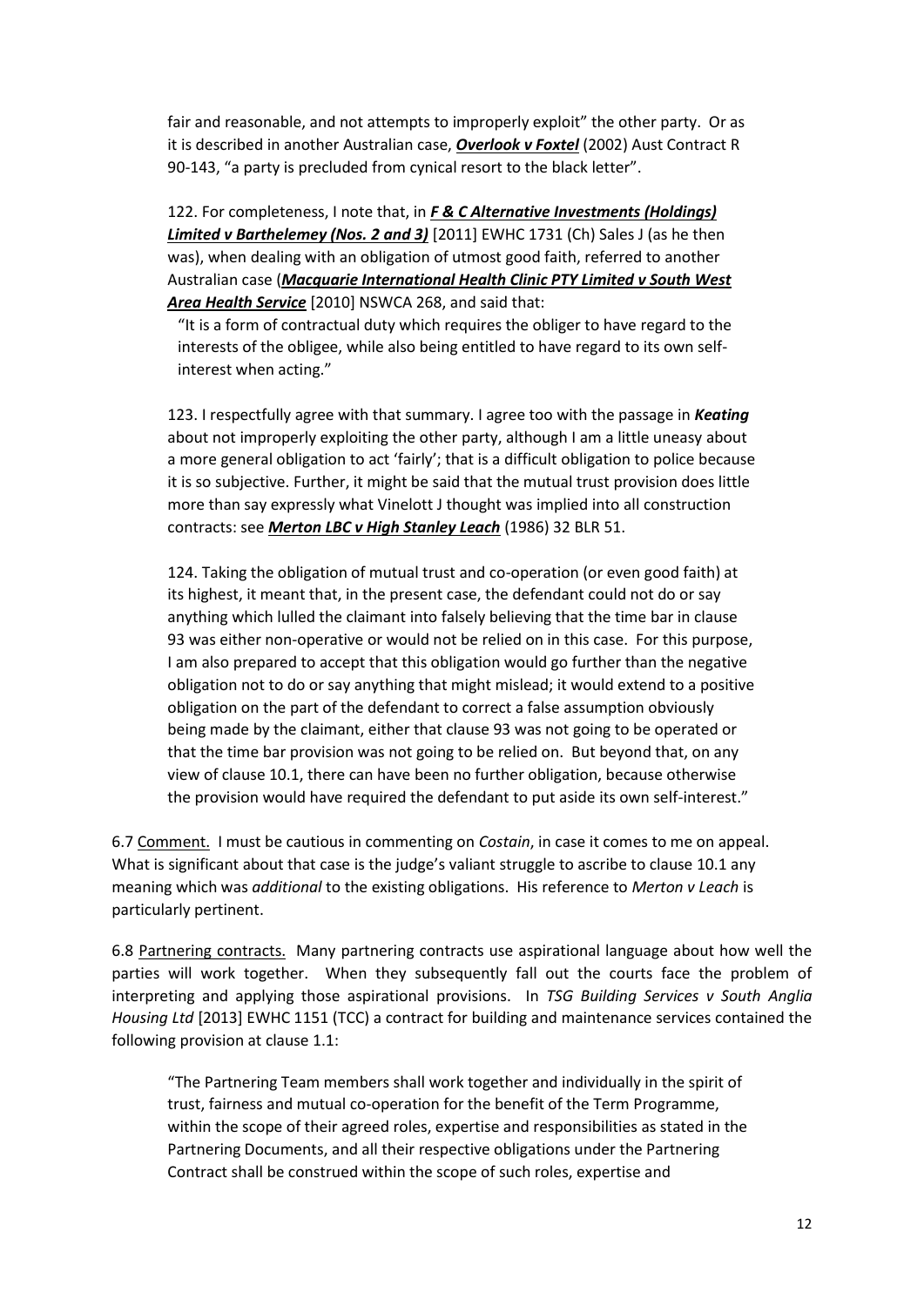responsibilities, and [3] in all matters governed by the Partnering Contract they shall act reasonably and without delay."

Clause 2.1 provided:

"The Partnering Team members shall establish, develop and implement their partnering relationships, within their agreed roles, expertise and responsibilities and in accordance with the Partnering Documents, with the objectives of achieving for the benefit of the Term Programme and for the mutual benefit of Partnering Team members:-

(i) trust, fairness, mutual cooperation, dedication to agreed common goals and an understanding of each other's expectations and values;"

Clause 13.3 of the contract permitted either party to terminate the contract for any reason or no reason. Akenhead J rejected the contention that the partnering provisions constrained the right of either party to terminate. He also rejected the contention that there was an implied term of good faith. He added that even if there was such an implied term it would not restrict the right of either party to terminate under clause 13.3.

6.9 In *Fujitsu Services Ltd v IBM United Kingdom Ltd* [2014] EWHC 752 (TCC) FSL agreed to provide IT services under a subcontract with IBM over a ten-year period, later extended to 13 years. The parties agreed to "comply with partnering principles". IBM agreed to comply with "Good Industry practice". Edwards-Stuart J rejected the contention that IBM owed FSL fiduciary duties. He also rejected the contention that there was any implied obligation of good faith in the contract.

6.10 What is the effect of an express 'good faith' obligation in a construction contract? A 'good faith' obligation in a construction contract may encourage an arbitrator or judge called upon to construe the contract to be 'bold': in other words, to be slightly more willing to give effect to the obvious purpose underlying the contract. But even with such a clause in place, there are strict limits to how far she or he can go: see *Arnold v Britton* [2015] UKSC 36; [2015] AC 1619. Where a contract bites upon the inner thoughts of a party, a 'good faith' obligation may add a specific duty, the obvious example being an obligation to negotiate or mediate in good faith. It is doubtful that an obligation of good faith adds to the obligation of a certifier beyond what is already spelt out in the general law.

6.11 If a construction contract contains no express 'good faith' provision, should one generally be implied? No. There is generally no reason to imply such a nebulous provision of little utility. There is also a wider policy consideration. A large number of individuals, who had nothing to do with drawing up the contract, have to operate in accordance with its provisions. Some may be employees of the building owner or contractor. Others may be outsiders, such as certifiers or measurers or subcontractors. They all need to know what the contract requires and what the contract permits. To that end, they do not speculate about ethics or metaphysics. Nor do they ring up their lawyers at every turn. They look at the black letter provisions of the contract. That is what the court should do as well.

Rupert Jackson 22nd November 2017